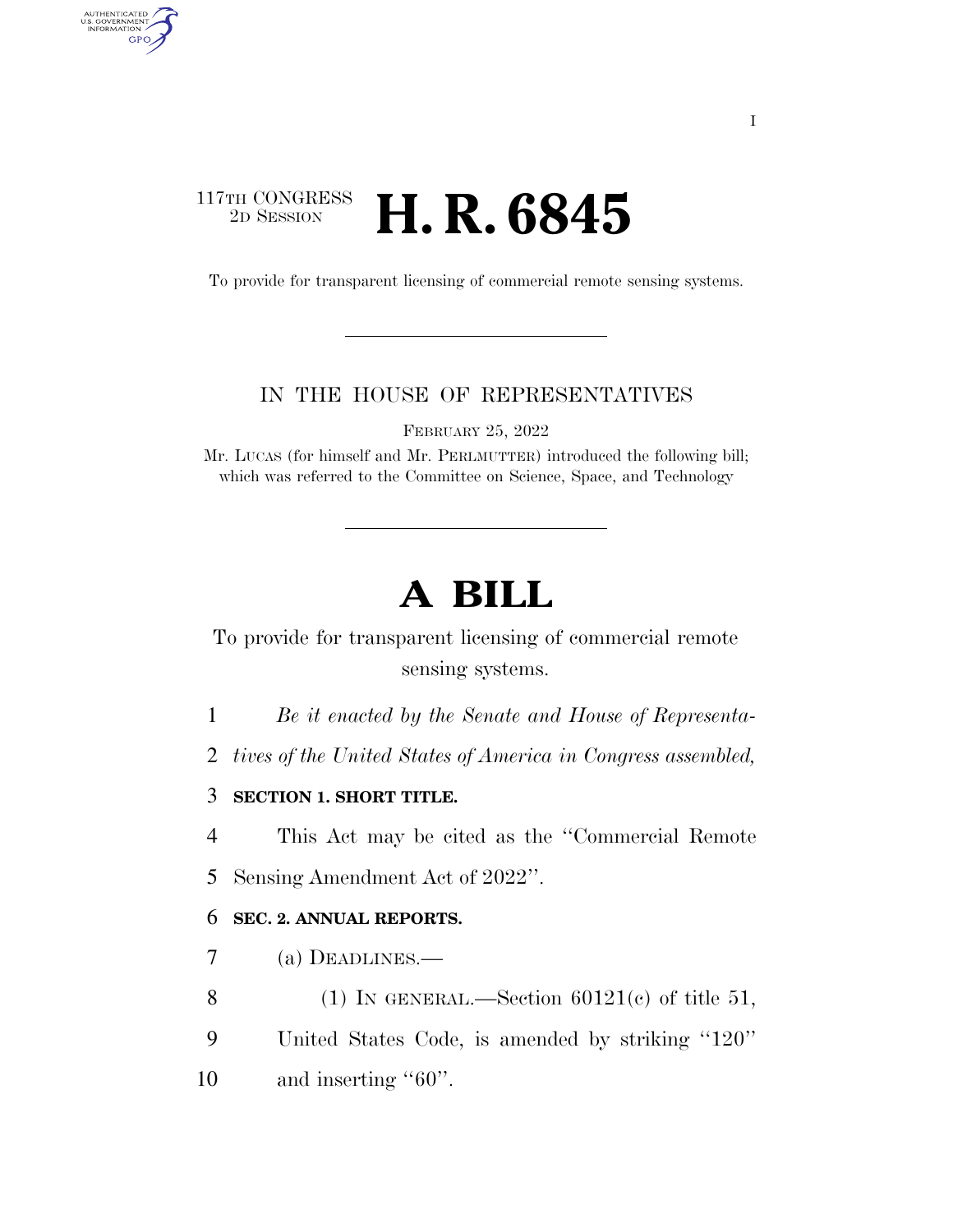| $\mathbf{1}$   | (2)<br>CONFORMING AMENDMENT.-Section                             |
|----------------|------------------------------------------------------------------|
| $\overline{2}$ | $60126(a)(1)(E)$ of title 51, United States Code, is             |
| 3              | amended by striking "120" and inserting "60".                    |
| $\overline{4}$ | (b) NOTIFICATIONS.—Section $60126(a)(2)$ of title                |
| 5              | 51, United States Code, is amended by striking "section"         |
| 6              | $60122$ ; and" and inserting "paragraphs $(5)$ and $(6)$ of sec- |
| 7              | tion $60122(b)$ ;".                                              |
| 8              | (c) CONDITIONS.—Section $60126(a)$ of title 51,                  |
| 9              | United States Code, is amended—                                  |
| 10             | $(1)$ by redesignating paragraph $(3)$ as para-                  |
| 11             | graph(4);                                                        |
| 12             | $(2)$ in paragraph $(2)$ , by striking "and" at the              |
| 13             | end; and                                                         |
| 14             | $(3)$ by inserting after paragraph $(2)$ the fol-                |
| 15             | lowing:                                                          |
| 16             | "(3) all terms, conditions, or restrictions placed               |
| 17             | on licensees pursuant to section 60122; and".                    |
| 18             | (d) TIERS.—Section $60126(a)(1)$ of title 51, United             |
| 19             | States Code, is amended—                                         |
| 20             | $(1)$ in subparagraph $(D)$ , by striking "and" at               |
| 21             | the end;                                                         |
| 22             | $(2)$ in subparagraph $(E)$ , by inserting "and" at              |
| 23             | the end; and                                                     |
| 24             | $(3)$ by adding at the end the following:                        |